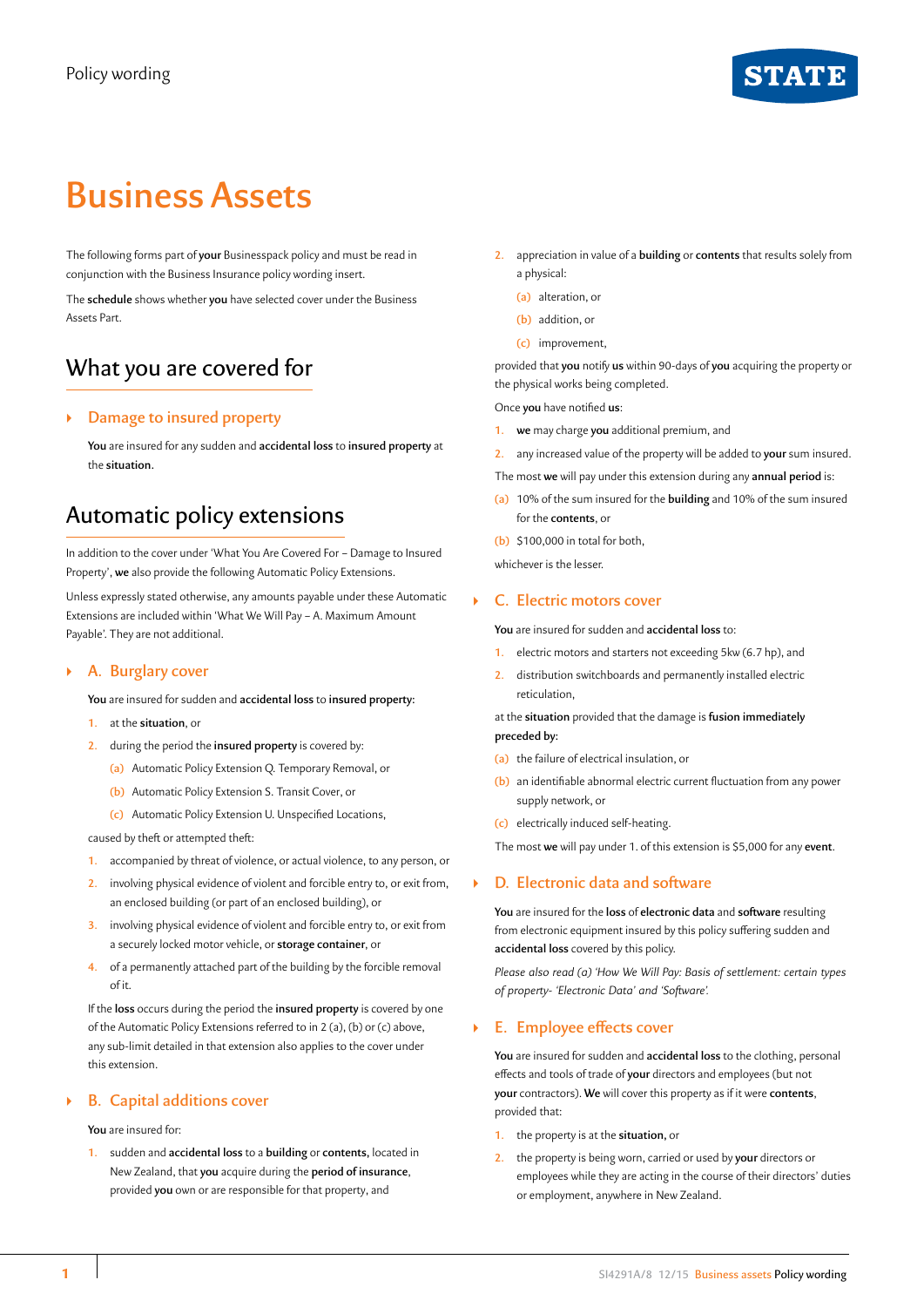The most **we** will pay under this extension:

- **1.** is \$5,000 for any **event**, per person, and
- **2.** in total during the **annual period** is the Sum Insured shown in the **schedule** for **contents.**

## ` **F. Expediting costs cover**

**You** are insured for the reasonable costs of express freight and overtime to expedite the repair or replacement of **insured property** following a **loss** covered under this policy.

The most **we** will pay under this extension is \$5,000 for any **event.**

**You** must have **our** prior approval before incurring any costs.

*Our approval will be based on the economic benefit gained*.

## ` **G. Fire fighting equipment**

**You** are insured for the reasonable costs **you** incur to replenish **your** portable hand-held fire fighting equipment after the equipment has been used to protect **your insured property** from **loss** covered under this policy, or immediate and imminent threat of **loss,** provided that the **loss** would be covered under this policy if it did occur.

The most **we** will pay under this extension in total during any **annual period** is \$5,000.

#### ` **H. Hazardous substance emergency**

**You** are insured for any charge the New Zealand Fire Service is authorised to impose on **you** in respect of any Hazardous Substance Emergency at the **situation** during the **period of insurance**.

**We** will pay these costs where there is **loss** covered under this policy, or where there is an immediate and imminent threat of **loss**, that would be covered under this policy if it did occur.

'Hazardous Substance Emergency' is as defined in the Fire Service Act 1975. The most **we** will pay under this extension is \$5,000 for any **event**.

#### ` **I. Money cover**

**You** are insured for sudden and **accidental loss** of **money**, provided that the **loss** occurs in any of the circumstances outlined below:

Money Section A

- **1. money** in transit, or
- **2. money** at the **situation** during **business hours**, or
- **3. money** at the **situation** in a securely locked safe or strongroom outside **business hours**.

#### Money Section B

- **1. money** at the **situation** outside **business hours** and not in a securely locked safe or strongroom, or
- **2. money** at residential premises occupied by **you** or any director, employee, or agent, authorised to have possession of the **money**.

This extension does not provide cover for **loss** of **money**:

- **1.** caused by errors in receiving it or paying it out, or
- **2.** occurring while the **money** is entrusted to any person other than:
	- **(a) you** or any director or executive officer of **yours**, or
	- **(b)** any employee or agent of **yours**, or
	- **(c)** any professional **money** carrier, or
- **3.** resulting from payment of **money** in exchange for any cheque that is subsequently dishonoured, or
- **4.** occurring while the **money** is in an unlocked and unoccupied vehicle, or
- **5.** caused by theft or fraud by any of **your** employees, unless the **loss** is discovered within three consecutive **business days** of the act of theft or fraud, or
- **6.** through electronic means.

The most **we** will pay under this extension is:

- **1.** \$2,500 or the 'Special Carry' sum insured (during the months specified) for any **event** under Money Section A, and
- **2.** \$1,000 for any **event** under Money Section B,

unless a different amount for Money Section A or Money Section B is shown in the **schedule**.

Payment under this extension is in addition to 'What We Will Pay – A. Maximum Amount Payable'.

## ` **J. Property under construction**

**You** are insured for sudden and **accidental loss** to any **building** and **contents** at the **situation** during the course of:

- **1.** demolition, or
- **2.** installation, construction or erection, or
- **3.** testing and commissioning following 2. above,

provided that:

- **1.** the property is owned, will be owned or will be occupied by **you**, and
- **2.** the completed value of contract works does not exceed:
	- **(a)** 10% of the sum insured for the **building** and/or **contents**  (whichever is/are relevant), or
	- **(b)** \$100,000

whichever is the lesser.

## ` **K. Protection costs cover**

**You** are insured for reasonable costs **you** incur to temporarily protect **insured property** by preventing or minimising an imminent sudden and **accidental loss**, provided that the **loss** would be covered under this policy if it did occur.

The most **we** will pay under this extension during the **annual period** is:

- **(a)** 10% of the sum insured for **buildings**, **contents**, **customers' goods**  and/or **stock** (whichever is/are relevant), or
- **(b)** \$100,000,

whichever is the lesser.

#### ` **L. Redundant foundations**

**You** are insured for **undamaged** foundations that are made redundant, where the **insured property** resting on them has been **destroyed** as a result of a **loss** covered by this policy.

Where the redundant and **undamaged** foundations are not demolished, and the presence of them increases the market value of the **site** to which they are fixed, the amount of the market value increase will be deducted from the amount payable for **your** claim.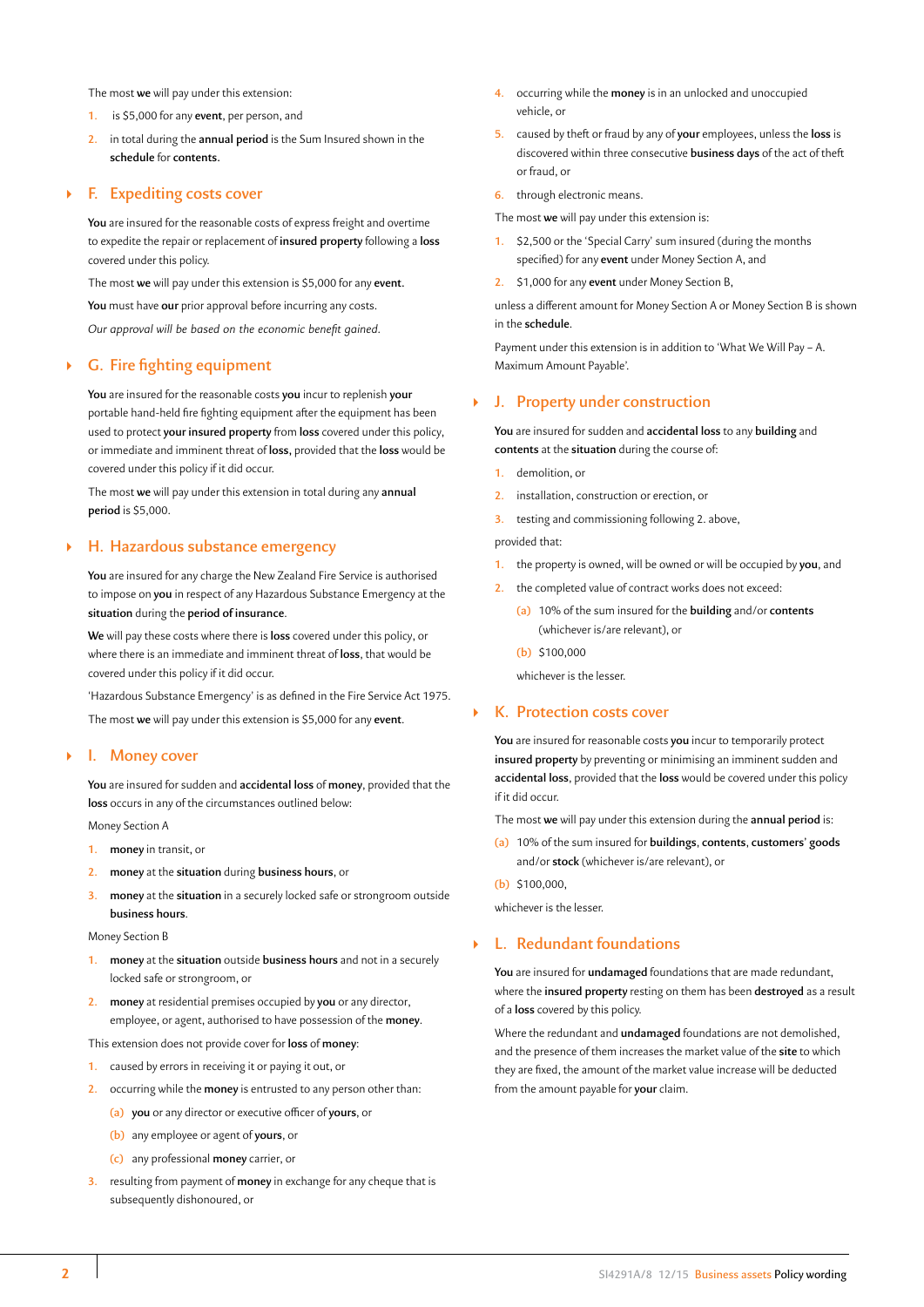## ` **M. Redundant plant and stock**

**You** are insured for any of the following provided it is also **insured property**:

- **1. stock** rendered redundant as a result of **loss** covered by this policy to other **insured property.**
- **2. (a)** plant which is interdependent with **insured property**, and/or
	- **(b)** spare parts held exclusively for **insured property**,

rendered redundant as a result of **loss** covered by this policy to its respective **insured property** in (a) or (b) above.

Regardless of any Basis of Settlement shown in the **schedule**, **we** will only ever pay **you** the indemnity value of the redundant plant and/or spare parts.

## ` **N. Rewards cover**

**You** are insured for a reward that **you** offer and pay to successfully secure the return of **insured property** that suffers a **loss**, provided that:

- **1.** the **loss** is covered under this policy, and
- **2. you** have **our** prior approval to offer the reward.

#### ` **O. Social club cover**

**You** are insured for sudden and **accidental loss** to property and **money** of any:

- **1.** social club, and/or
- **2.** sports club or similar body,

provided that the clubs' activities are principally for the benefit of **your** employees.

#### **We** will cover:

- **1.** the property as if it were **contents**, and
- **2. money** on the same basis as provided by Automatic Extension I: Money Cover.

## ` **P. Stolen keys cover**

**You** are insured for the reasonable costs to:

- **1.** open a safe or strongroom, and
- **2.** alter or replace locks, keys and combinations that give access to **your insured property**,

provided that the costs are incurred because the keys or combinations are:

- **1.** stolen, or
- **2.** believed on reasonable grounds to have been duplicated without proper authority,

#### during the **period of insurance**.

The most **we** will pay under this extension during the **annual period** is \$2,500.

## ` **Q. Temporary removal cover**

**You** are insured for sudden and **accidental loss** to **contents** while **temporarily removed** from the **situation** to another location within New Zealand (including while in transit).

The most **we** will pay under this extension for **portable electronic equipment** and portable tools of trade is:

- **1.** \$5,000 for any one item including its standard accessories, and
- **2.** \$10,000 in total for any **event.**

## ` **R. Tenanted premises**

#### **You** are insured for sudden and **accidental loss** to:

- **1.** glass, and
- **2.** doors and windows, and
- **3.** light fittings and power points, and
- **4.** floor coverings,

that are not owned by **you** at the **situation**, provided that:

- **1. you** are responsible to arrange and bear the cost to repair them under the terms of **your** lease agreement, and
- **2.** the provisions of sections 268 to 272 of the Property Law Act 2007 (or any relevant amendments) do not release **you** from this responsibility.

The most **we** will pay under this extension during the **annual period** is \$10,000.

## ` **S. Transit cover**

**You** are insured for sudden and **accidental loss** to **contents** and/or **stock** and/or **customers' goods** during any transit beginning and ending within New Zealand.

**We** will include **your** liability for general average and salvage charges where the contract of carriage or governing law and practice make **you** liable for such payments.

No cover is provided under this extension for:

- **(a) contents** while **temporarily removed**, or
- **(b) contents** and/or **stock** otherwise insured.

The most **we** will pay under this extension is:

- **1.** \$5,000 for any one item of **portable electronic equipment** including its standard accessories**,** or portable tools of trade, and
- **2.** \$10,000 in total for any **event**,

unless a different amount for Transit Cover is shown in the **schedule**.

## ` **T. Unharmed property cover**

**You** are insured for the reasonable cost to:

- **1.** damage, demolish or remove, and
- **2.** subsequently repair, replace or reassemble,

**insured property** that has not suffered **loss**, if this action becomes necessary to repair or replace **insured property** that has suffered a **loss** which is covered by this policy.

**We** will pay these costs provided that they are not being incurred solely to comply with any **regulations**.

## ` **U. Unspecified locations**

**You** are insured for sudden and **accidental loss** to **contents** and/or **stock** while situated at any unspecified location in New Zealand away from the **situation**. This extension does not apply to:

- **1. contents** that is **temporarily removed**, and
- **2.** any **portable electronic equipment,** and
- **3.** any portable tools of trade.
- The most **we** will pay under this extension is:
- **1.** \$15,000 for any **event**, or
- **2.** the sum insured for **contents** and/or **stock,**

whichever is the lesser, unless a different amount for Unspecified Locations is shown in the **schedule**.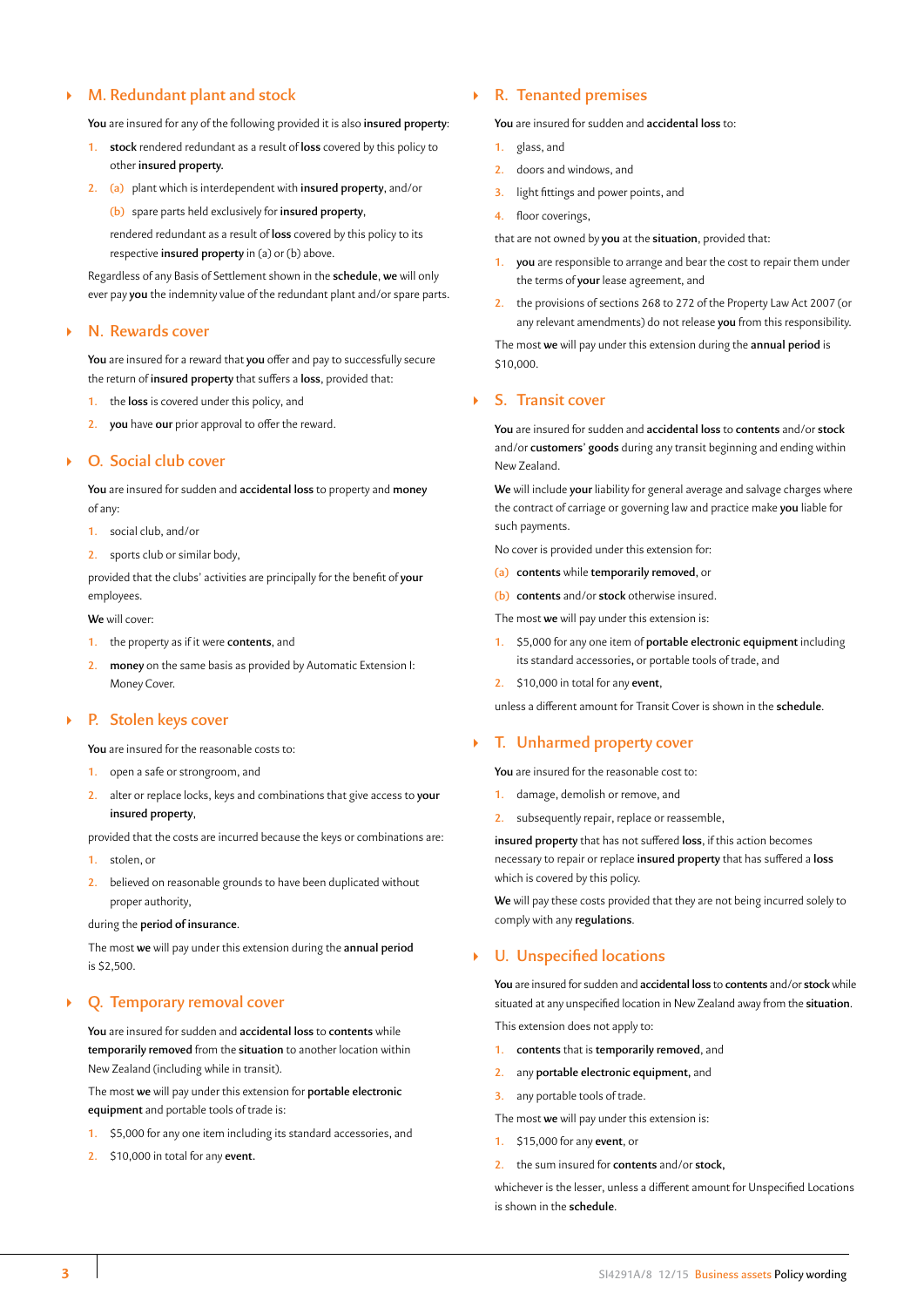## Optional policy extensions

These optional extensions only apply where specified in the **schedule**.

Unless stated otherwise, Optional Extensions are included within 'What We Will Pay – A. Maximum Amount Payable'. They are not additional.

## ` **A. Theft cover**

**You** are insured for sudden and **accidental loss** to **insured property** caused by theft occurring:

- **1.** at the **situation,** or
- **2.** during the period the **insured property** is covered by:
	- **(a)** Automatic Policy Extension Q. Temporary Removal Cover, or
	- **(b)** Automatic Policy Extension S. Transit Cover, or
	- **(c)** Automatic Policy Extension U. Unspecified Locations.

No cover is provided under this extension for theft from any motor vehicle, or part of any motor vehicle, that is not securely locked.

The most **we** will pay under this extension for any **event** is:

- **(a)** \$5,000 for any one item of **portable electronic equipment** or any one portable tool of trade, including their standard accessories, in respect of 2(a) and 2(b) above, and
- **(b)** \$10,000 in total for any **event,**

unless a different amount for Theft Cover is shown in the **schedule**.

An excess of \$2,500 applies for each **event** under this extension, unless a higher excess for Theft Cover is shown in the **schedule**.

### ` **B. Natural disaster cover**

**You** are insured for **natural disaster damage** to **insured property**. The table below shows the excess that will apply in each **region** named to the aggregate of:

- **1.** all **natural disaster damage** claims under this policy, and
- **2.** all **natural disaster damage** claims under the **business interruption policy** (if applicable),

arising from any one **event** at each **common site**.

| <b>Regions</b>                                                                               | Excess excluding <b>pre</b><br>1935 building risks | Excess on pre<br>1935 building risks |
|----------------------------------------------------------------------------------------------|----------------------------------------------------|--------------------------------------|
| The Regions<br>of Auckland,<br>Northland, and the<br>Districts of Dunedin<br>City and Clutha | 2.5% of the site<br>sum insured                    | 10% of the site<br>sum insured       |
| All other Regions<br>and Districts                                                           | 5% of the site<br>sum insured                      | 10% of the site<br>sum insured       |

Where the **insured property** that suffers **natural disaster damage** has been **temporarily removed**, the **site sum insured** excess applicable will be that of the **insured property's** original **situation**.

In all cases, the minimum excess for each **common site** is \$2,500 or any higher excess for **natural disaster damage** shown in the **schedule**.

Where **insured property** is covered wholly or in part by the **EQC Act**, the following apply:

## **1. What we will pay if EQC Cover applies**

- If EQC Cover applies:
- **(a)** this policy only pays in excess of the maximum cover under the **EQC Act**, and
- **(b)** the most **we** will pay for **loss** to **insured property** from any **event** is the difference between **your EQC entitlement** (whether or not that is actually paid to **you**) and the Maximum Amount Payable under this policy for that **loss**.

#### **2. Excess**

The **natural disaster damage** excess is reduced by any payment made by the Earthquake Commission except for payments for land.

## ` **C. Refrigerated goods**

**You** are insured for:

- **1. accidental loss** to **refrigerated stock** at the **situation** provided that the **loss** results from:
	- **(a) machinery breakdown** of the refrigeration plant, or
	- **(b)** sudden failure of power supplied by a public utility to **your** premises, or
	- **(c)** the operation of an overload switch, and
- **2.** reasonable costs **you** incur to avoid or minimise **accidental loss** to **refrigerated stock** that is covered by 1. above.

*For example: moving the goods to an alternative storage unit.*

The most **we** will pay under this extension for any **event** is \$2,500 unless a different amount for Refrigerated Goods is shown in the **schedule**.

## ` **D. Seasonal stock adjustments**

Where **stock** has suffered a **loss** covered by the policy, the maximum amount payable for **stock** is increased by the sum insured shown in the **schedule** (as 'Seasonal Stock Increase'), for the months of: October, November and December, unless another period for the Seasonal Stock Increase is shown in the **schedule**.

## ` **E. Landslip and subsidence**

**You** are insured for sudden and **accidental loss** to **insured property** at the **situation** caused by landslip or subsidence.

The most **we** will pay under this extension for any one **situation** in any **annual period** is \$100,000 unless a different amount for Landslip and Subsidence is shown in the **schedule**.

An excess of \$10,000 applies for each **event** under this extension, unless a higher excess for Landslip and Subsidence is shown in the **schedule**.

This extension does not include landslip or subsidence caused by earthquake, subterranean fire, volcanic activity, tsunami, geothermal activity, hydrothermal activity, or fire caused by any of these.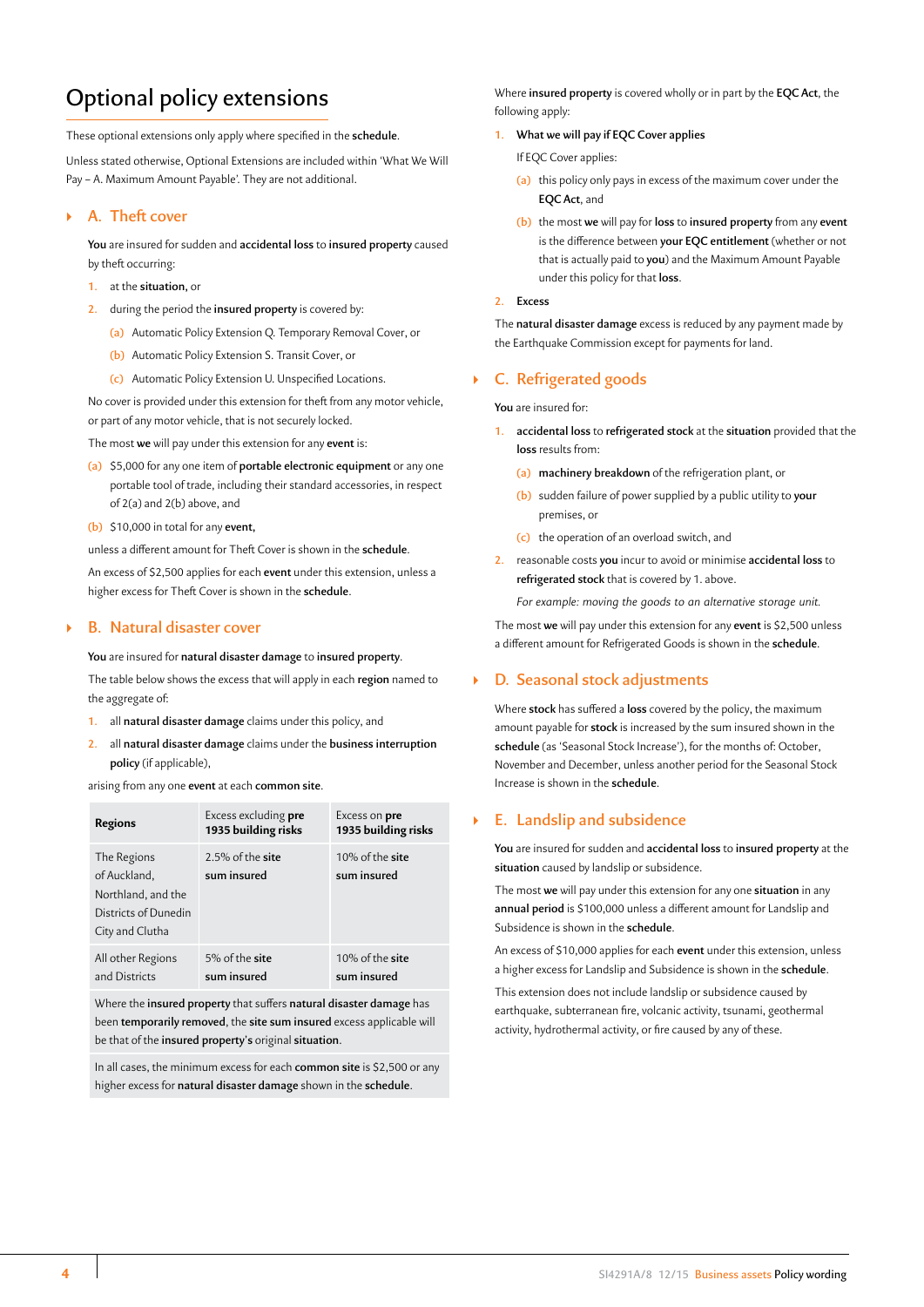## **Exclusions**

## ` **A. Types of property not covered**

This policy does not insure:

- **1.** any **insured property** during:
	- **(a)** demolition, or
	- **(b)** installation, construction or erection, or
	- **(c)** testing and commissioning following 1.(b) above,

other than cover provided by Automatic Policy Extension J: Property under Construction.

- **2.** jewellery, precious stones, furs, precious metals or bullion, except if any of these items are:
	- **(a) stock** of **your** business, or
	- **(b)** a component of any plant or machinery that is insured under this policy as **contents.**
- **3.** any of the following (including plant attaching to, or accessories in or on any of them):
	- **(a)** any vehicle or trailer that is required to be registered or licensed to travel on a public road,
	- **(b)** any mechanically or electrically propelled vehicles (including railway locomotives and rolling stock),
	- **(c)** watercraft of any kind,
	- **(d)** aircraft of any kind,

except if any of these items are **stock** of **your** business, and at the time of the **loss** they are at the **situation** and are:

- **(i)** stationary, or
- **(ii)** not in operation, or
- **(iii)** not being used.
- **4.** any of the following property:
	- **(a)** standing timber or growing crops,
	- **(b)** live plants including any trees, shrubs, hedges or grass, other than those forming part of **landscaping,**
	- **(c)** livestock,
	- **(d)** any living creature,
	- **(e)** dams, canals, or reservoirs,
	- **(f)** road bridges or road tunnels,
	- **(g)** railways, railway bridges or railway tunnels,
	- **(h)** docks, piers, or wharves,
	- **(i)** mining property located below ground level,
	- **(j)** any land, earth or fill (including topsoil and backfill),
	- **(k)** driveways, patios, footpaths, paving or **landscaping**, constructed or consisting of gravel or shingle,
	- **(l)** transmission and distribution lines not located at the **situation**,
	- **(m)** well or bore hole including its pump, lining or casing,
	- **(n)** artificial turf, swimming pools or tennis courts,
	- **(o)** property located outside New Zealand,

except, if the item of property is specifically listed in the **schedule** as being insured.

**5. money**, other than cover provided by Automatic Policy Extension I: Money Cover.

- **6. insured property** that is in transit away from the **situation**, other than cover provided by:
	- **(a)** Automatic Policy Extension I: Money Cover,
	- **(b)** Automatic Policy Extension Q: Temporary Removal Cover,
	- **(c)** Automatic Policy Extension S: Transit Cover.

#### ` **B. Losses not covered**

This policy does not insure:

- **1.** any of the following types of damage to **insured property**:
	- **(a)** slowly developing deformation or distortion,
	- **(b)** marring or scratching,
	- **(c)** gradual deterioration,
	- **(d)** rot or mildew,
	- **(e)** wear and tear, corrosion or rust.
- **2. loss immediately preceded by** any of the following:
	- **(a)** interruption of the supply of water, gas, electricity, or any fuel to the **situation**, other than cover provided by Optional Policy Extension C: Refrigerated Goods,
	- **(b)** total or partial stoppage of work, or interruption or cessation of any process,
	- **(c)** a change in artificially controlled temperature or atmosphere, other than cover provided by Optional Policy Extension C: Refrigerated Goods.
- **3. loss** caused by or arising from any of the following:
	- **(a)** action of micro-organisms, vermin or pests,
	- **(b)** action of light, or inherent nature of the property (including shrinkage, evaporation, loss of weight, change of flavour or colour or texture or finish),
	- **(c)** fumes, gas, dust, smoke or soot,
	- **(d)** maintenance of **insured property** including servicing, cleaning and subsequent testing,
	- **(e)** spontaneous combustion,
	- **(f)** spontaneous fermentation.

This exclusion only applies to the **insured property**, or to the part of the **insured property** (as applicable), directly affected. It does not apply to any resultant sudden and **accidental loss** to separate **insured property**, or to other parts of the same **insured property** (as applicable).

- **4. loss** that is:
	- **(a)** only evidenced by an unexplained disappearance,
	- **(b)** only revealed by the taking of an inventory,
	- **(c)** due to clerical or accounting errors.
- **5. loss** caused by any of the following:
	- **(a)** theft or attempted theft, other than cover provided by:
		- **(i)** Automatic Policy Extension A: Burglary Cover,
		- **(ii)** Automatic Policy Extension I: Money Cover,
		- **(iii)** Automatic Policy Extension P: Stolen Keys Cover,
		- **(iv)** Optional Policy Extension A: Theft Cover,
	- **(b)** any fraudulent scheme or device, or false pretence practised on **you** or any other person,
	- **(c)** theft, attempted theft or fraud by **you** or an employee of **yours** other than cover provided by Automatic Policy Extension I: Money Cover.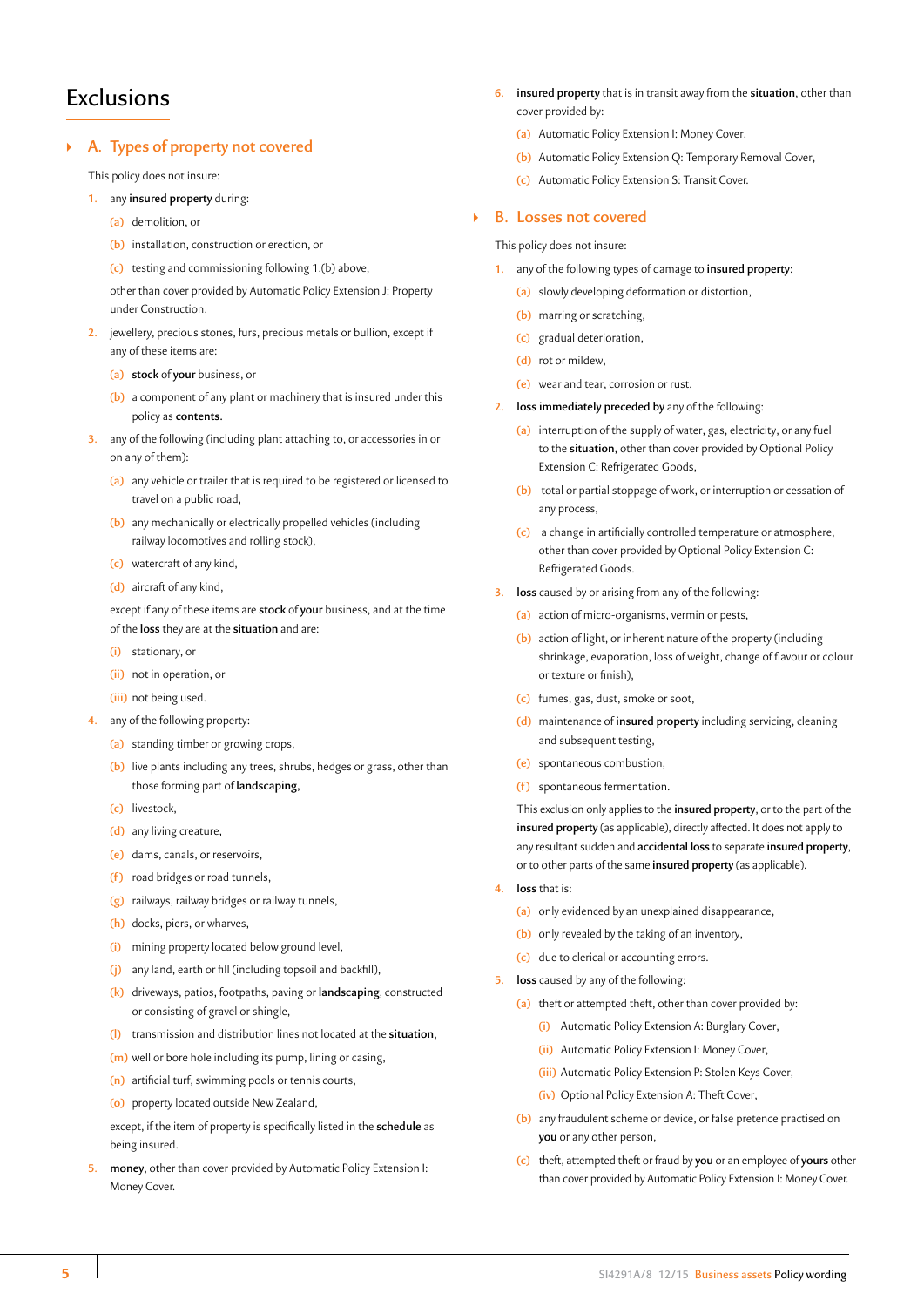- **6. loss** following any of these **events**:
	- **(a)** exposure to weather conditions if the property is not designed to be left in the open (unless reasonable precautions have been taken to protect the property from those conditions),
	- **(b)** landslip or subsidence, other than cover provided by Optional Policy Extension E: Landslip and Subsidence,
	- **(c)** erosion or expansion of the ground,
	- **(d)** normal settlement, normal shrinkage or expansion of buildings, foundations, walls, pavements, roads and other structural improvements.
	- **(e)** settling, warping or cracking caused by earth or other movements, other than cover provided by Optional Policy Extension B: Natural Disaster Cover.

## ` **C. Building defects**

This policy does not insure **loss** in connection with a building or structure being affected by:

- **1.** moisture or water build-up or the penetration of external moisture or water, or
- **2.** the action or effects of mould, fungi, mildew, rot, decay, gradual deterioration, micro-organisms, bacteria, protozoa, or any similar or like forms,

that is caused directly or indirectly by:

- **1.** non-compliance with the New Zealand Building Code, or
- **2.** faulty design or faulty specification, including but not limited to faulty sequence, procedure or programme, or
- **3.** faulty materials, or
- **4.** faulty workmanship,

when the building or structure was constructed, manufactured, altered, repaired, renovated or maintained.

This exclusion does not apply to **loss** that is caused by or directly arises from the leakage of internal pipes, internal water reticulation systems or internal cisterns.

## ` **D. The first 48 hours of your policy**

When **you** first take out this policy, **you** are not covered for any loss caused by a storm, flood or landslip that happens during the first 48-hours. This restriction doesn't apply if the policy starts immediately after another policy that insured the same property against the risks of storm, flood and landslip, or if this policy was taken out at the time **you** bought the property. *For example:*

*If you're changing your insurance company to State and your cover continues without interruption, you'll be covered for storm, flood and landslip. However, if your policy with the other company didn't cover storm, flood or landslip, you won't be covered in the first 48-hours of this policy.*

*If your property wasn't insured at all before you took out this policy, you won't be covered for storm, flood and landslip in the first 48-hours, unless you took the policy out when you bought the property.*

## ` **E. Consequential financial loss**

This policy does not insure any kind of consequential financial loss *(e.g. financial loss that occurs as a direct or indirect result of the loss of insured property)*, including (but not limited to) the following:

- **1.** delays,
- **2.** loss of market,
- **3.** penalties,
- **4.** rates, taxes, duties, development charges,
- **5.** other charges or assessment arising out of capital appreciation, that is payable to comply with any **regulations,**
- loss of use of any property, other than cover provided by:
	- **(a)** Automatic Policy Extension F: Expediting Costs Cover,
	- **(b)** Automatic Policy Extension L: Redundant Foundations,
	- **(c)** Automatic Policy Extension M: Redundant Plant and Stock.

## ` **F. Costs not insured**

This policy does not insure the cost of:

- **1.** repairing or replacing faulty materials, or
- **2.** fixing faulty workmanship, or
- **3.** fixing any work performed to a faulty:
	- **(a)** design plan, or
	- **(b)** design specification, or
- **4.** altering or modifying any part of any refrigeration or air conditioning plant to enable the plant to operate with a more ozone friendly refrigerant.

This exclusion does not apply to any resultant sudden and **accidental loss** to separate **insured property** or to other parts of the same **insured property** arising from the above.

## ` **G. Damage to machinery**

This policy does not insure any **machinery breakdown** of a **machine.** This does not apply:

- **(a)** where sudden and **accidental loss** covered under this policy (or that would have been covered if the property was insured under this policy) occurs completely outside the **machine** resulting in the **machinery breakdown** occurring. However, this proviso does not apply to **machinery breakdown** resulting directly or indirectly from any:
	- **(i)** error in: setting, programming or operating the **machine**, or
	- **(ii) stock** or part of the **machine** being drawn into the **machine**, or
	- **(iii)** failure to service or maintain the **machine** correctly, or
- **(b)** to resultant sudden and **accidental loss** to other parts of the **machine**  that is not **machinery breakdown,** or
- **(c)** to the cover provided by Automatic Policy Extension C: Electric Motors Cover, or
- **(d)** to the cover provided by Optional Policy Extension C: Refrigerated Goods.

## ` **H. Damage to boilers and pressure vessels**

This policy does not insure the cost of repairing or replacing any part of a boiler or **pressure vessel** that suffers **loss** through:

- **1.** explosion, overheating, rupture, bursting or collapse (but not pressure caused by chemical explosion), or
- **2.** cracking or leaking.

This exclusion does not apply to any resultant sudden and **accidental loss** to other parts of the boiler or **pressure vessel** arising from the above.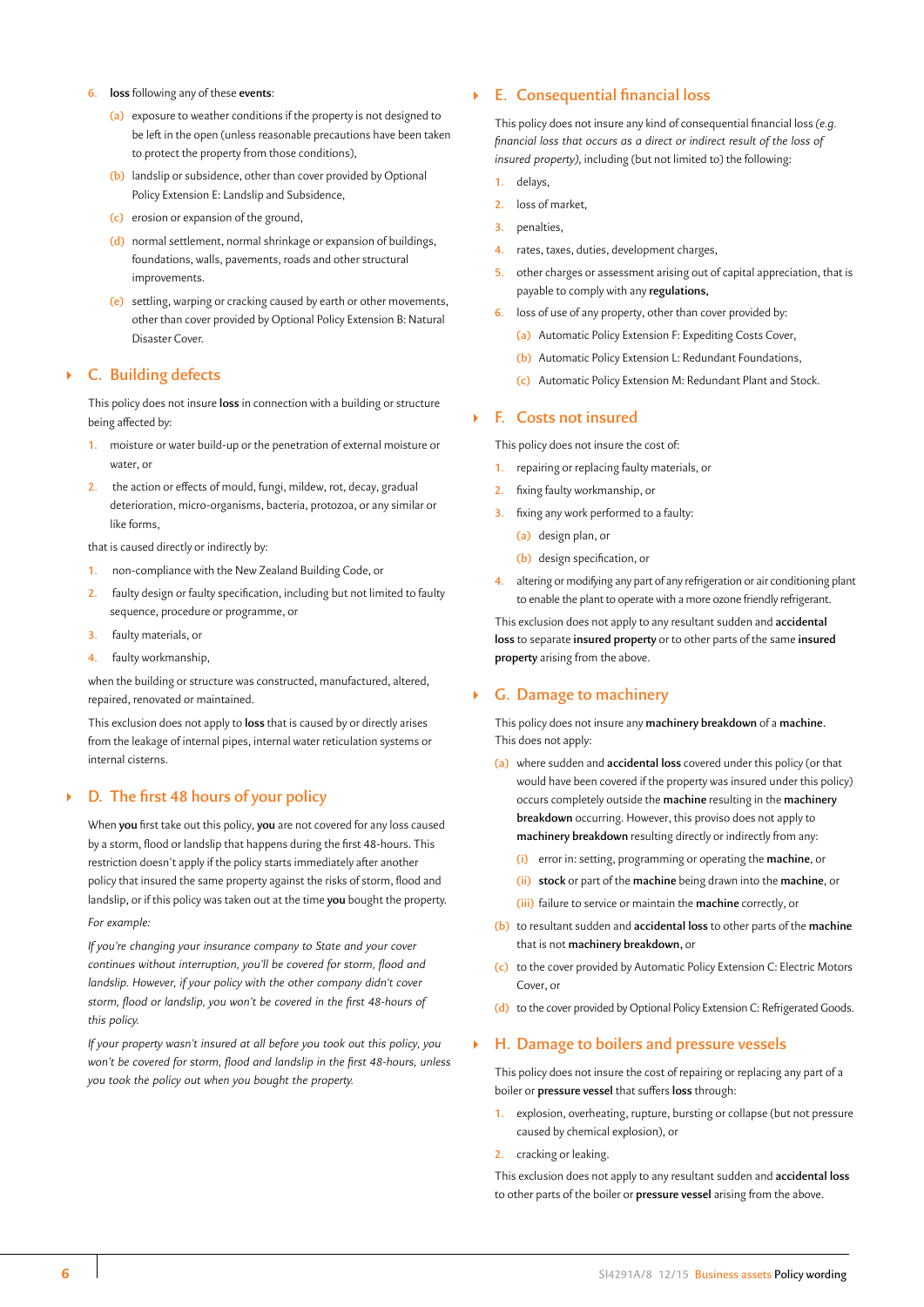## ` **I. Natural disaster**

This policy does not insure **natural disaster damage** other than cover provided by Optional Policy Extension B: Natural Disaster Cover.

## ` **J. Production processes**

This policy does not insure **loss** to **insured property** while undergoing any **production process** where any part of that **production process** (including any **accidental** modification of the process), causes or contributes towards the **loss** in any way.

## How we will pay

### ` **A. Basis of settlement: reinstatement**

Where the **schedule** shows any item(s) of **insured property** are insured for reinstatement**, we** will indemnify **you** as follows:

- **1.** where **insured property** is lost or **destroyed**: by paying **you** the cost to replace the **insured property** to a condition substantially the same as its condition when new, or
- **2.** where **insured property** is physically damaged but not lost or **destroyed**: by paying **you** the cost to repair the **loss** to the damaged part of the **insured property** to a standard that is reasonably equivalent to its condition and relative quality when new, but without necessarily reproducing it exactly.

### **Circumstances Where Reinstatement Does Not Apply**

'How We Will Pay – B. Basis of Settlement: Indemnity' will apply in the following circumstances, regardless of any basis of settlement shown in the **schedule** to the contrary:

- **1.** if **you** do not repair or replace the **loss** to the **insured property**, or
- **2.** repair or replacement of the **loss** to the **insured property** is not started within a reasonable period of time, or
- **3.** until the actual costs of repair or replacement of the **loss** to the **insured property** are incurred, or
- **4.** if the **insured property** is awaiting demolition or disposal at the time of the **loss**, or
- **5.** either of the following apply:
	- **(a)** repair or replacement of the damaged, lost or **destroyed insured property** is not permissible under any **regulations**, or
	- **(b)** repair or replacement of the damaged, lost or **destroyed insured property** is not permissible because of the **undamaged** portion of the property.

## ` **B. Basis of settlement: indemnity**

Where the **schedule** shows any item(s) of **insured property** are insured for indemnity, **we** will indemnify **you** using whichever of the following options **we** choose:

- **1.** where **insured property** is lost or **destroyed**: pay **you** the cost to replace the **insured property** with property of a similar condition, age and specification, as it was in, immediately prior to the **loss**, or
- **2.** where **insured property** is physically damaged but not **destroyed**: pay **you** the cost to repair the **loss** to the damaged part of the **insured property**, as nearly as possible, to the condition it was in immediately prior to the **loss**, or
- **3.** pay **you** an amount equal to the indemnity value of the damaged part of the **insured property**.

## ` **C. Additional costs you are covered for**

Where **insured property** has suffered a **loss** covered by this policy, then included in 'What We Will Pay – A. Maximum Amount Payable' for the **insured property** are:

#### **Costs of Compliance**

Necessary and reasonable costs incurred in complying with **regulations** in order to repair or replace **loss** to the damaged, lost or **destroyed** part of **insured property,** except costs incurred:

- **1.** for work that **you** have already been ordered to carry out, or
- **2.** solely for the purpose of seismically strengthening the **insured property** to a performance level greater than its performance level before the **loss**.

*We will repair your building to the same structural performance level it had before the loss.*

**3.** in connection with **undamaged** property, or **undamaged** parts of property. This applies even if the **undamaged** property comprises a separate building, structure or item of plant or equipment.

#### **Demolition Costs**

Necessary and reasonable costs incurred to:

- **1.** demolish or dismantle **insured property**, and/or
- **2.** temporarily shore or prop **insured property**, and/or
- **3.** remove debris from the **situation** (including any kind of solid, liquid or gas), and/or
- **4.** clear, clean and repair gutters, drains and the like, and/or
- **5.** recover, defend, safeguard, remove, temporarily store, and return **insured property**, whether damaged or **undamaged**, and/or
- **6.** temporarily repair and secure **insured property** to make it comply with safety rules and **regulations** suitable for continued use,

provided that the costs arise from a **loss** covered by this policy.

Where any costs are in connection with the removal of asbestos, the maximum **we** will pay for any **event** is:

- **(a)** 5% of the **site sum insured**, or
- **(b)** \$25,000,

whichever is the lesser.

#### **Fees and Other Costs**

- Necessary and reasonable costs incurred for:
- **1.** architect's, engineer's, surveyor's, building consultant's fees, and/or
- **2.** consents and associated legal fees, and/or
- **3.** training consultants and IT technicians,

to repair or replace the damaged, lost or **destroyed insured property** following a **loss** covered by this policy.

#### **Claims Preparation Costs**

Necessary and reasonable costs incurred to assess or prepare a claim following a **loss** covered by this policy.

**You** are not insured for any costs incurred to investigate or negotiate a claim made under this policy.

The most **we** will pay for any **event** is \$10,000.

## ` **D. Location of replacement**

Where **we** pay to replace damaged, lost or **destroyed insured property, you** may choose to replace the property at:

- **1.** the **situation**, or
- **2.** any alternative site that **you** provide in New Zealand.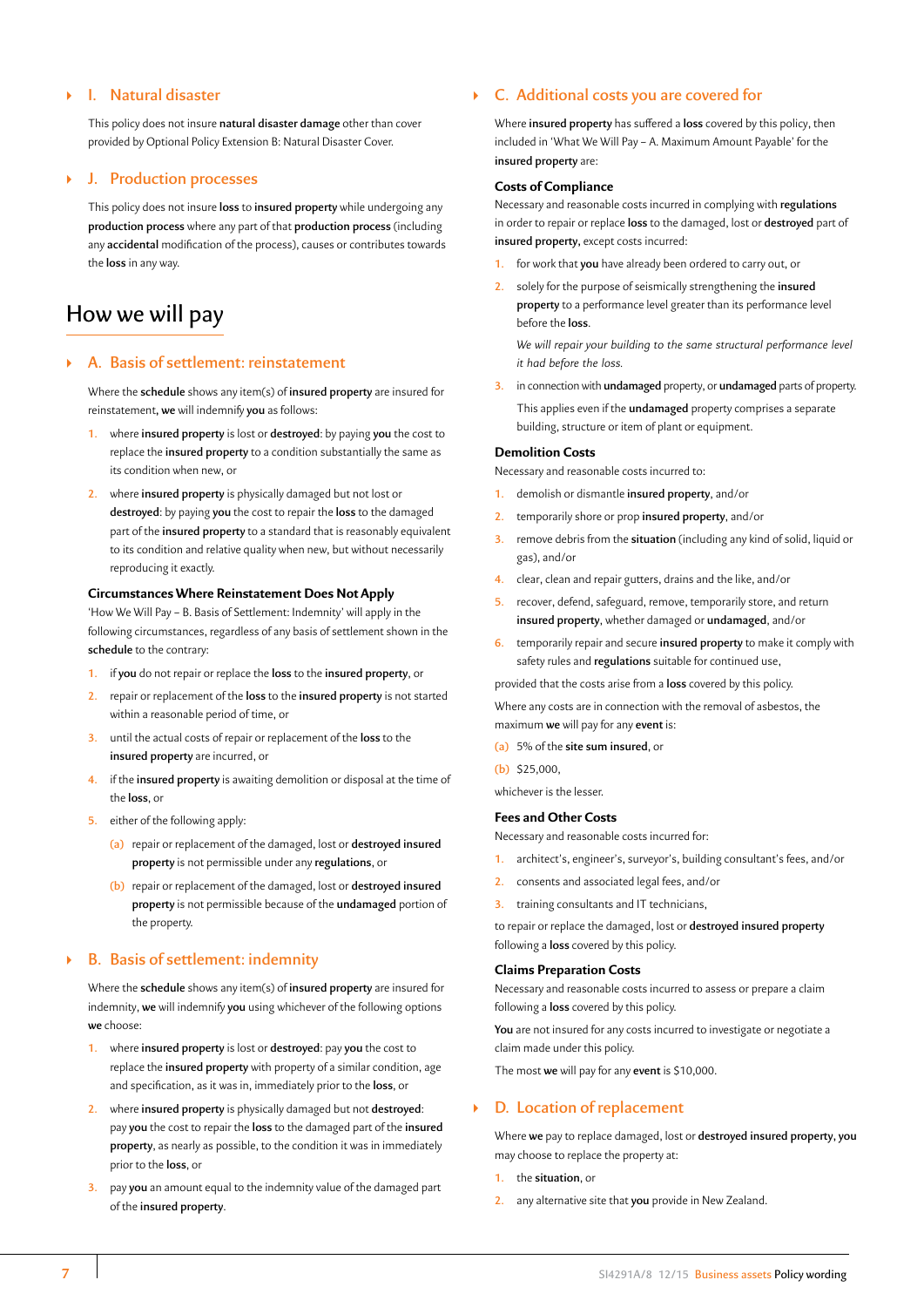Where **you** choose to use an alternative site **we** will not pay more than the cost to replace the damaged, lost or **destroyed insured property** at the **situation** in accordance with the terms of this policy.

## ` **E. Method of repair or replacement**

**We** will pay the reasonable cost to repair or replace **insured property** based on current industry accepted building materials and construction methods.

## ` **F. Basis of settlement: certain types of property**

The method of indemnity for the following types of **insured property** will be as follows, regardless of any basis of settlement shown in the **schedule** to the contrary.

## **Customers' goods**

For **loss** to **customers' goods, we** will indemnify **you** by using one of the following methods:

- **1.** for raw materials, supplies and other merchandise not manufactured by **you**:
	- **(a)** the replacement cost at the time of replacement, provided that the replacement is carried out within a reasonable period of time, or
	- **(b)** if this property is not replaced, the market value of it at the time and place of the **loss**.
- **2.** for materials in the process of manufacture: the replacement cost of the raw materials and the cost of labour and other overhead charges expended at the time of the **loss**.
- **3.** for finished goods manufactured by **you**: the replacement cost of the raw materials and the cost of labour and other overhead charges expended before any allowance for profit, or the cost of re-stocking these goods, whichever is the lesser.

### **Stock**

For **loss** to **stock, we** will indemnify **you** by using one of the following methods:

- **1.** for raw materials, supplies and other merchandise not manufactured by **you**:
	- **(a)** the replacement cost at the time of replacement, provided that the replacement is carried out within a reasonable period of time, or
	- **(b)** if this property is not replaced, the market value of it at the time and place of the **loss**.
- **2.** for materials in the process of manufacture: the replacement cost of the raw materials and the cost of labour and other overhead charges expended at the time of the **loss**.
- **3.** for finished goods: the replacement cost of the raw materials and the cost of labour and other overhead charges expended before any allowance for profit, or the cost of re-stocking these goods, whichever is the lesser.

### **Works of Art**

For **loss** to a **work of art, we** will at **our** option pay:

- **1.** the indemnity value of the **work of art**, or
- **2.** the cost to repair the **work of art**, as near as reasonably possible, to the condition it was in immediately prior to the **loss**.

#### **Electronic data**

For **loss** to **electronic data we** will pay the cost of blank media plus the cost of copying the **electronic data** from back-up or from originals of a previous generation.

These costs will not include research and engineering, nor any costs of recreating, gathering or assembling the **electronic data**.

If the media is not repaired, replaced or restored, **we** will pay the cost of blank media. However, **we** do not cover the value of the **electronic data** to **you**, even if the **electronic data** cannot be recreated, gathered or assembled.

#### **Software**

For **loss** to **software, we** will pay the reasonable cost of, restoring, re-setting or re-programming the **software** that is necessary to operate any electronic equipment or **machine** insured under this policy.

#### **Portable electronic equipment**

For **loss** to **portable electronic equipment** more than 2 years old **we** will at **our** option pay:

- **1.** the indemnity value of the **portable electronic equipment**, or
- **2.** the cost to repair the **portable electronic equipment**, as near as reasonably possible, to the condition it was in immediately prior to the **loss**.

## **Limited lifetime construction materials**

#### For **loss** to:

- **1.** cladding, roofing or skylights, where they are made of plastic, polycarbonate, acrylic or PVC materials, and/or
- **2.** any textile awnings or shade sails,

**we** will at **our** option pay:

- **(a)** the indemnity value of the materials, or
- **(b)** the cost to repair the materials, as near as reasonably possible, to the condition they were in immediately prior to the **loss**.

The indemnity value of the materials will be depreciated over the lifetime of the product based upon the manufacturer's UV rating.

## What we will pay

## ` **A. Maximum amount payable**

- **1.** The most **we** will pay in total during an **annual period** for a **building** (or group of **buildings**) at a specified location in the **schedule** is the corresponding sum insured in the **schedule** for that **building** (or group of **buildings**).
- **2.** The most **we** will pay in total during an **annual period** for **contents** is the corresponding sum insured for **contents** in the **schedule**. If there is a separate sum insured for **contents** at a specified location, the most **we** will pay during an **annual period** for **contents** at that location is the corresponding sum insured for that location in the **schedule**.
- **3.** The most **we** will pay in total during an **annual period** for **stock** is the corresponding sum insured in the **schedule**. If there is a separate sum insured for **stock** at a specified location, the most **we** will pay during an **annual period** for **stock** at that location is the corresponding sum insured for that location in the **schedule**.
- **4.** The most **we** will pay in total during an **annual period** for **customers' goods** is \$20,000 unless a different amount for **customers' goods** is shown in the **schedule**.
- **5.** The most **we** will pay in total during an **annual period** for any other item of **insured property** that is individually specified in the **schedule** with a corresponding sum insured is that sum insured.

However, the most **we** will pay for all **insured property** in total during an **annual period** is the Total Sum Insured shown in the **schedule**, subject always to clauses C and D below.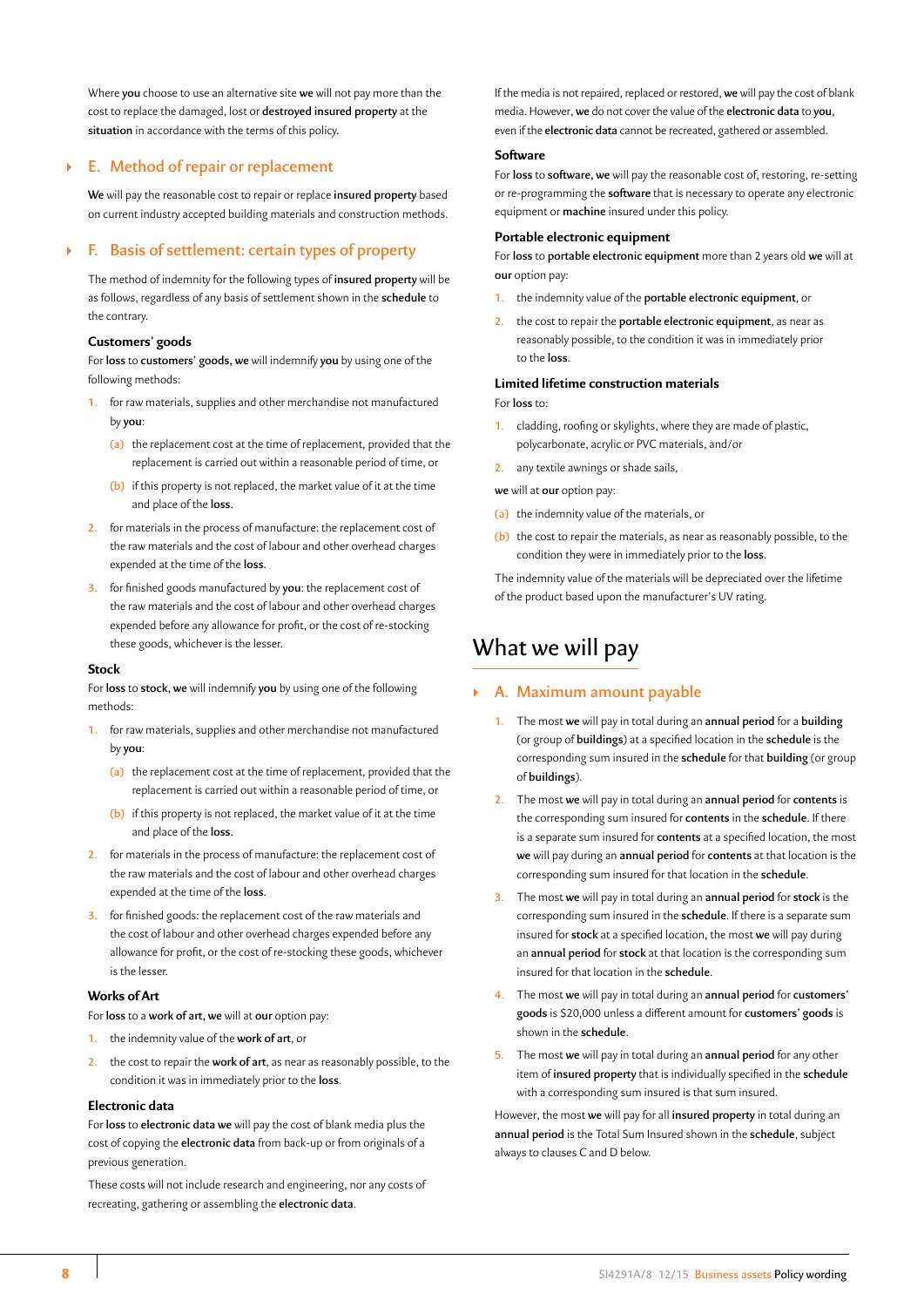## ` **B. Increased maximum amount payable**

The amount referred to in 'What We Will Pay – A. Maximum Amount Payable' is increased as follows:

The most **we** will pay:

- **1.** for all **contents** at a **situation** shown in the **schedule** is the sum insured for **contents** at that **situation** plus:
	- **(a)** 10%, or
	- **(b)** \$100,000,
	- whichever is the lesser.
- **2.** for all **stock** at a **situation** shown in the **schedule** is the sum insured for **stock** at that **situation** plus:
	- **(a)** 10%, or
	- **(b)** \$100,000,

whichever is the lesser.

Provided that:

- **1.** these increases for **contents** and **stock** do not apply to cover provided by Optional Policy Extension B: Natural Disaster Cover, and
- **2.** the most **we** will pay in total during an **annual period** at all **situations** for all **contents** and all **stock** remains unchanged.

### ` **C. Reinstatement of sum insured once repaired**

The sum insured will only be reinstated as follows:

### If the **insured property**:

- **1.** is automatically covered under this policy during its repair or replacement, the amount reduced will be progressively added back to the sum insured at the rate that the **insured property** that suffered the **loss** is progressively repaired or replaced.
- **2.** is not automatically covered under this policy during its repair or replacement, the amount reduced will only be added back to the sum insured once the repair or replacement of the **insured property** that suffered the **loss** has been completed.

The sum insured will not reinstate following any claim arising from **natural disaster damage** unless **we** have agreed to the reinstatement in writing.

**We** may ask **you** to pay an additional premium for any reinstatement of the sum insured.

## ` **D. Sum insured adjustment on renewal for unrepaired items**

The sum insured for any item of **insured property** that has suffered **loss** in any previous **annual period** and that has not been repaired or replaced at the start of the current **annual period** is:

- **1.** the Maximum Amount Payable for that item, less
- **2.** the estimated cost of remedying the existing unrepaired or unreplaced **loss.**

The sum insured will only be reinstated to its pre-loss level as follows: If the **insured property**:

- **1.** is automatically covered under this policy during its repair or replacement, the amount reduced will be progressively added back to the sum insured at the rate that the **insured property** that suffered the **loss** is progressively repaired or replaced.
- **2.** is not automatically covered under this policy during its repair or replacement, the amount reduced will only be added back to the sum insured once the repair or replacement of the **insured property** that suffered the **loss** has been completed.

The sum insured will not reinstate following any claim arising from **natural disaster damage** unless **we** have agreed to the reinstatement in writing.

**We** may ask **you** to pay an additional premium for any reinstatement of the sum insured.

## ` **E. Sub limits**

If any sub limit in this policy is higher than the maximum amount payable for the applicable **insured property** as shown in the **schedule**, the sub limit does not apply and the most **we** will pay is the maximum amount payable.

## ` **F. Items of insured property with limited cover**

The amount **we** will pay for some items of **insured property** is limited as follows:

## **Site Improvements**

The most **we** will pay for **site improvements** at the **site** during any **annual period** is:

- **1.** 10% of the maximum amount payable for that **building(s)** at that **site**, or
- **2.** \$250,000,

whichever is the lesser, unless a different amount for **site improvements** is shown in the **schedule**.

#### **Landscaping**

The most **we** will pay for **landscaping** at the **site** during any **annual period** is:

- **1.** 5% of the maximum amount payable for **building(s)** at that **site**, or
- **2.** \$25,000,

whichever is the lesser, unless a different amount for **landscaping** is shown in the **schedule.**

#### **Works of Art**

The most **we** will pay for any individual **work of art** for any one **event** is \$10,000 unless a different amount for that **work of art** is shown in the **schedule.**

## ` **G. Excess**

Where an **event** occurs over a period of more than 72 consecutive hours, one excess will be deducted for every 72 consecutive hour period.

*Please also refer to the Excess clause in the Business Insurance Policy Wording Insert.*

## ` **H. One excess**

If a single **event** causes sudden and **accidental loss** to tangible property that **you** insure with **us** under more than one Part, only one excess will apply being the highest applicable individual policy excess. This does not apply to **natural disaster damage**.

## How to claim

#### ` **A. Actions we may take**

#### **Branded Stock**

For salvage that is branded goods or merchandise, **we** will not dispose of these items by sale unless **you** agree. If **you** do not agree, the value of the salvage will be deducted from any claim payment.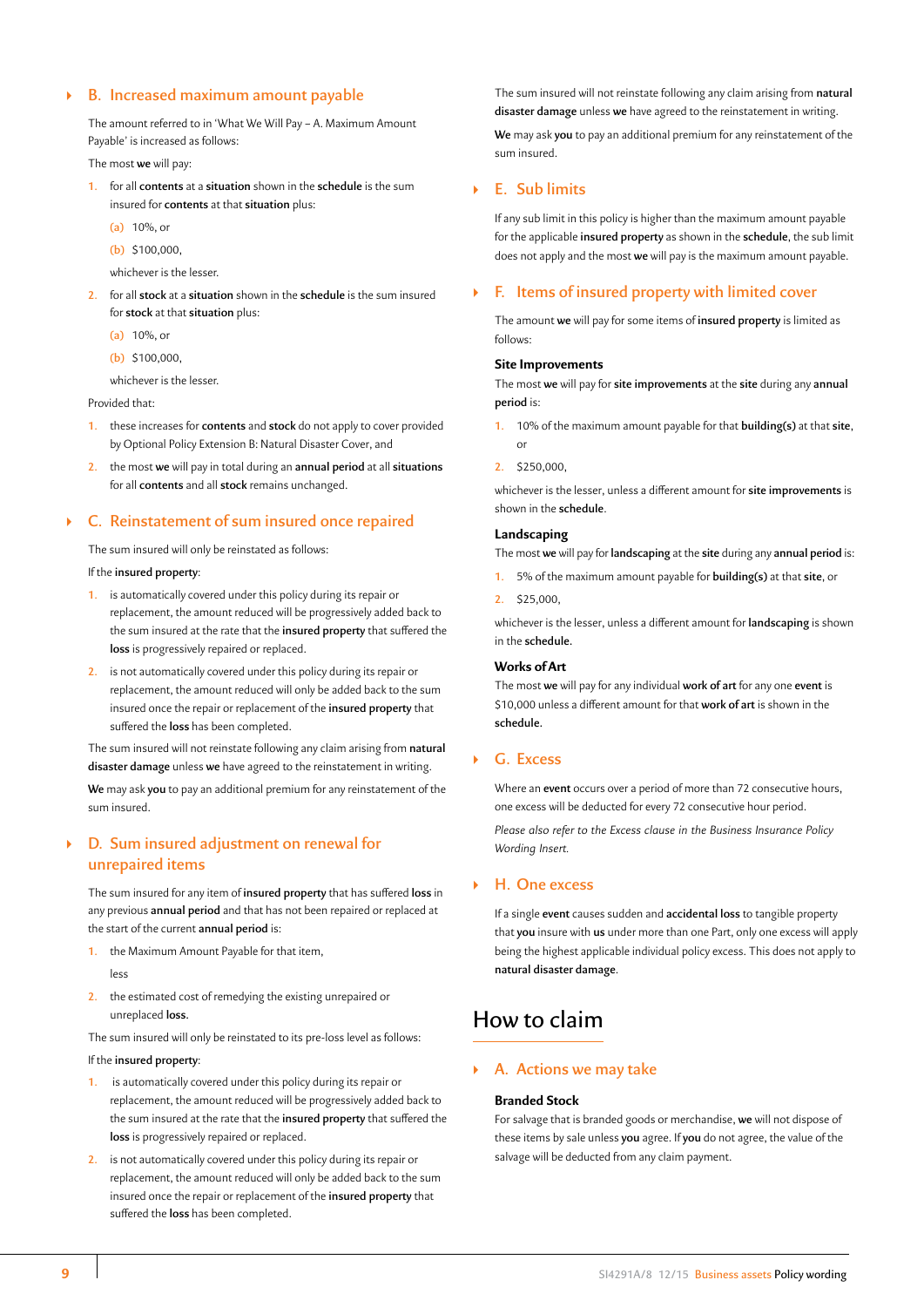## **Definitions**

The definitions apply to the plural and any derivatives of the bolded words. For example, the definition of 'accidental' also applies to the words 'accidentally', 'accident' and 'accidents'.

#### **accidental**

Unexpected and unintended by **you.**

#### **annual period**

- The **period of insurance**. However, if:
- **(a) you** pay the premium monthly or quarterly, or
- **(b)** the **period of insurance** is for more than 12 months,

the annual period is the current 12 month period calculated consecutively from the date this policy first started.

#### **building**

Any of the following:

- **(a)** any building,
- **(b)** underground and above ground services directly associated with the building,
- **(c)** permanent fixtures and fittings at the building(s), including but not limited to signs, sprinkler systems, wired alarm systems, and wired security cameras,
- **(d) site improvements**,
- **(e) landscaping**,

provided that the property is:

- **(a)** owned by **you** (including joint ownership with others), and
- **(b)** located at the **situation** at the start of the **period of insurance**.

## **business days**

The days **your** business usually operates.

#### **business hours**

The hours that:

- **(a) you** or any director or manager of **yours**, or
- **(b)** any of **your** employees who are entrusted with the care, custody or control of **money**,

are on **your** business premises for the purpose of **your** business.

#### **business interruption policy**

The insurance policy, that **we** call the Business Interruption Part, that **you** have with **us** that covers the financial interruption or interference with **your** business operations.

#### **common site**

A common physical location where the **insured property** is linked to achieve a common business purpose at that location.

#### **contents**

Any of the following used in connection with **your** business:

- **(a)** machinery, plant, tools and chattels,
- **(b)** business fixtures, fittings and furnishings,
- **(c)** if **you** are a tenant, tenant's improvements to the leased building of any type,

**(d)** any other property (other than a building) of a similar nature,

provided that:

- ` they are owned by **you** (including joint ownership with others), or
- ` they are leased, hired or borrowed by **you**.

Contents does not include **customers' goods, stock** or employee's property.

#### **customers' goods**

Property, other than a building, that:

- **(a)** is owned by **your** customers, and
- **(b)** is in **your** temporary possession or temporary legal control in the course of **your** business activities.

**Customers' goods** do not include **contents**.

#### **destroyed**

So physically damaged by an insured **loss** that the property, by reason only of that **loss**, cannot be repaired or the cost of repair is uneconomic.

#### **electronic data**

As defined in General Exclusion 3 – Electronic Data and Software in the Business Insurance Policy Wording Insert.

#### **EQC Act**

Earthquake Commission Act 1993 and any Act in substitution of that Act.

#### **EQC entitlement**

An amount payable to **you** or for **your** benefit by the Earthquake Commission as a result of **loss** to the **insured property**; and any amount that would have been payable but for:

- **1.** the application of an excess under the **EQC Act**,
- **2.** a failure by **you** to correctly notify a claim to the Earthquake Commission within the time required under the **EQC Act**,
- **3.** a decision by the Earthquake Commission to decline a claim or limit its liability for that **loss** in whole or in part and for any reason whatsoever,
- **4.** any act or omission on **your** part, the part of **your** agent, or the part of the Earthquake Commission.

#### **event**

Any one event or series of events arising from one source or original cause.

#### **fusion**

The process of fusing or melting together of windings or wiring following damage to the insulating material as a result of overheating.

#### **immediately preceded by**

The **event** occurring in sequence immediately prior to the **loss**. *If there is a chain of events, this will be the last event occurring immediately prior to the loss.*

#### **insured property**

- Tangible property shown in the **schedule** within the following categories:
- **(a) buildings**, and
- **(b) contents**, and
- **(c) stock**, and
- **(d) customers' goods**, and
- **(e)** any other tangible property listed.

For the avoidance of doubt, **electronic data** and **software** is deemed to be tangible property.

#### **landscaping**

Permanently sited live plants, trees, shrubs, hedges or grass including rock work, paving and ornamentation used to adorn or improve the grounds at the **situation**, except if any of these items are **stock** of **your** business.

#### **loss**

Physical loss or physical damage occurring during the **period of insurance**.

## **machine**

- Any device that:
- **(a)** converts and directs motion or energy, and/or
- **(b)** performs any electronic process,

including any protective component connected with that device.